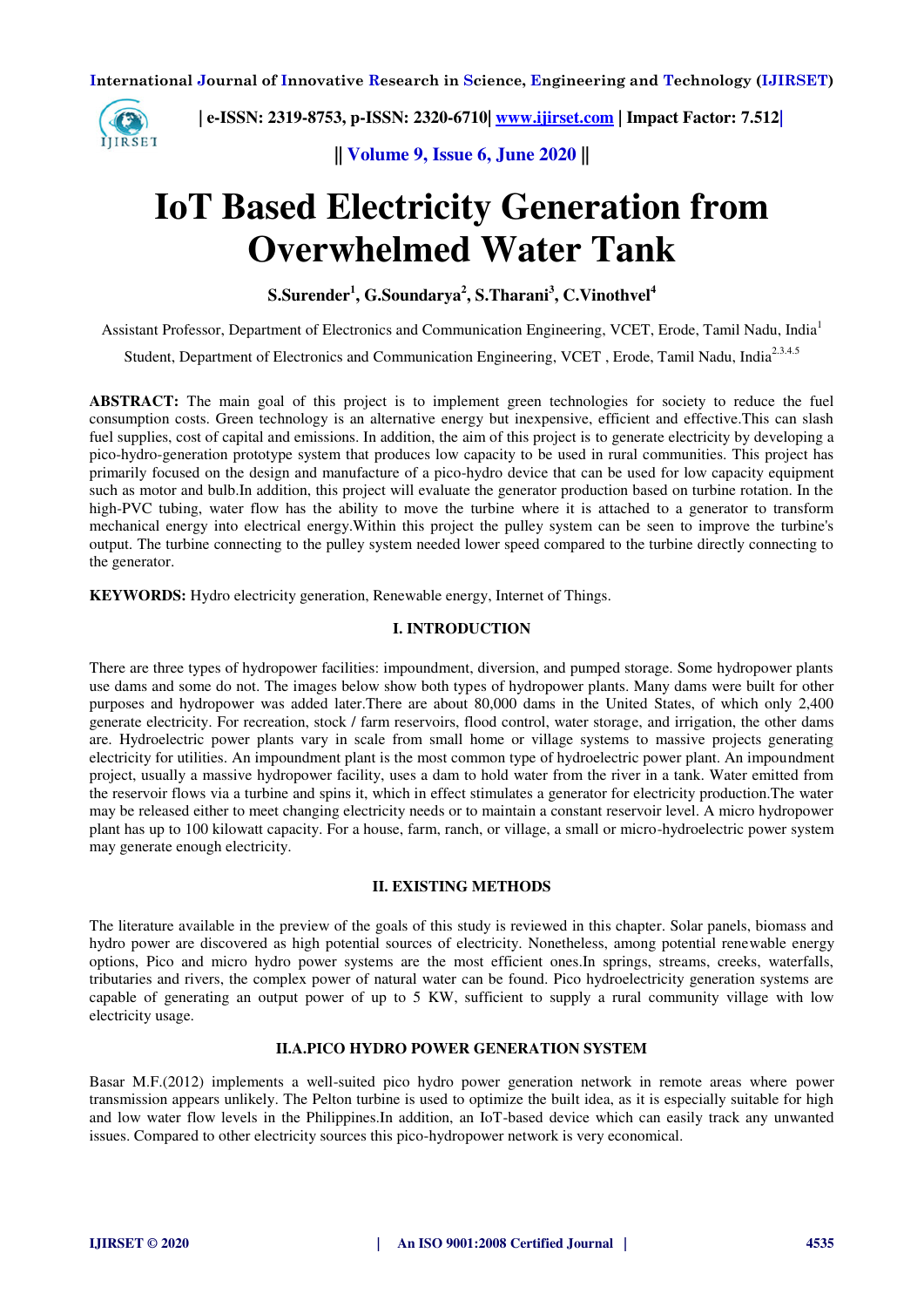

.

 **| e-ISSN: 2319-8753, p-ISSN: 2320-6710| [www.ijirset.com](http://www.ijirset.com/) | Impact Factor: 7.512|**

# **|| Volume 9, Issue 6, June 2020 ||**

## **II.B. PICO HYDRO POWER AND THE STATUS OF IMPLEMENTATION**

Hasim. N (2005) et.al introduces green energy, which consumes a small stream to generate electricity without relying on any non-renewable energy sources. The green scheme offers any alternative energy cheap, efficient, reliable, and cost-effective, so there is no need to worryabout future scope, capital cost pollution, and life expectancy

## **II.C.BOONFOR ELECTRICAL SPECIFICATION**

Kapoor. M (2013) launched a Rural electrification to boost the wellbeing of individuals who are situated where centralized power grids are not reached. It's a well-known fact that India is very rich in water resources from which we can harness ample water for irrigation and massive amounts of electricity.Several major hydropower plants and irrigation schemes are under construction to harvest electricity. But India has several villages far from electrical grid link network reach. These villages have many natural water bodies such as rivulets, wetlands, natural rivers, and springs in challenging terrain and high altitude.Due to high altitude, life is difficult in most of these villages, but the same high altitude can prove to be a blessing if there is even a small source of water.

## **III. PROPOSED SYSTEM**

## **III.A.EMBEDDED SYSTEM OVERVIEW**

An Embedded System is a computer device conceived for different control functions within a larger system, often with computational constraints in real time. It is also integrated in a computer system, which includes hardware and mechanical components. A general-purpose computer such as a personal computer, on the other hand, is built to be versatile and satisfy a wide variety of end-user needs.It controls many devices in common use today.

Physically, the Embedded System range from portable devices such as digital watches and MP3 players, to large stationary installations like traffic lights and factory. Complexity varies from low, with a single microcontroller chip, to very high with multiple units, peripherals and networks mounted inside a large chassis or enclosure.

Others also have efficiency requirements that must be met in real time, for reasons including health and usability. Others could have minimal to no performance requirements, which would simplify the device hardware to minimize costs.

## **III.B.PROPOSED METHODOLOGY**

Hydro power plants can be classified according to its capacity, head, purpose, facility types, hydrological radiation, and transmission system. Under the classification on capacity, the pico-hydro power generation system is appropriate and useful in local rural areas that needs only a little amount of electricity. Normally, pico-hydro power generation system can generate of under 5 kW. This system set-up is typically run-of-the-river, which uses pipes to divert the flow of water and can be found in rural areas.

The head and the flow are two important components needed in this particular system. The head component refers to the water pressure that determines the vertical fall of water. Also, this component develops an altitude for the water opening and turbine. The flow plays a vital part in harnessing the water power. It specifies the water quantity or the water flow rate. In a normal case, the maximum flow is calculated to be less than maximum stream flow. This proposed project will be implemented in the provinces of Fugato and Aurora in the Philippines because a continuous flow of water as a source is determined to power-up the Pelton turbine.

## Block Diagram

The entire system consists of an Arduino Uno, Power supply, Regulator, Battery, Water Turbine, LDR Sensor, Relay, Load, Water level indicator. The proposed system is based on the block diagram as shown in the figure.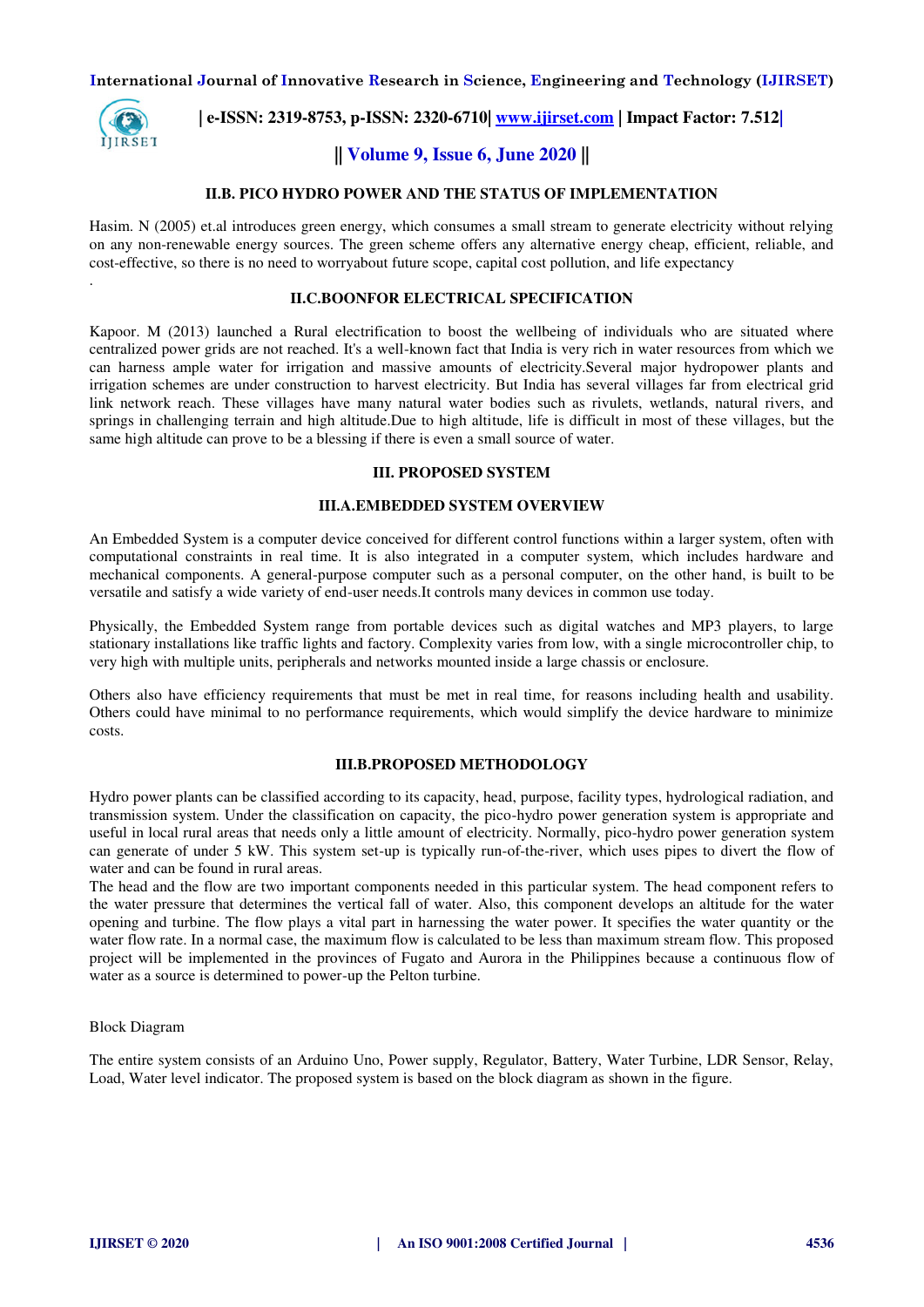

 **| e-ISSN: 2319-8753, p-ISSN: 2320-6710| [www.ijirset.com](http://www.ijirset.com/) | Impact Factor: 7.512|**

**|| Volume 9, Issue 6, June 2020 ||** 



FIGURE 1.Block Diagram

## **IV. HARDWARE DESCRIPTION**

Hardware Components

- Arduino UNO
- Relay
- Water Level Indicator
- LDR Sensor
- Water Turbine
- Power Supply

IV.A Arduino UNO



FIGURE 2.Arduino UNO

Arduino is an open source electronics platform accompanied with a hardware and software to design, develop and test complex electronics prototypes and products. The hardware consists of amicrocontroller with other electronic components which can be programmed using the software to do almost any task. The simplicity of the Arduino language makes it very easy for almost everyone who has an interest in electronics to write programs without the understanding of complex algorithms or codes.

Arduino is intended for an artist, tinker, designer or anyone, interested in playing with electronics without the knowhow of complex electronics and programming skills. Arduino is an excellent designed open source platform. It has specially designed boards which can be programmed using the Arduino Programming Language (APL).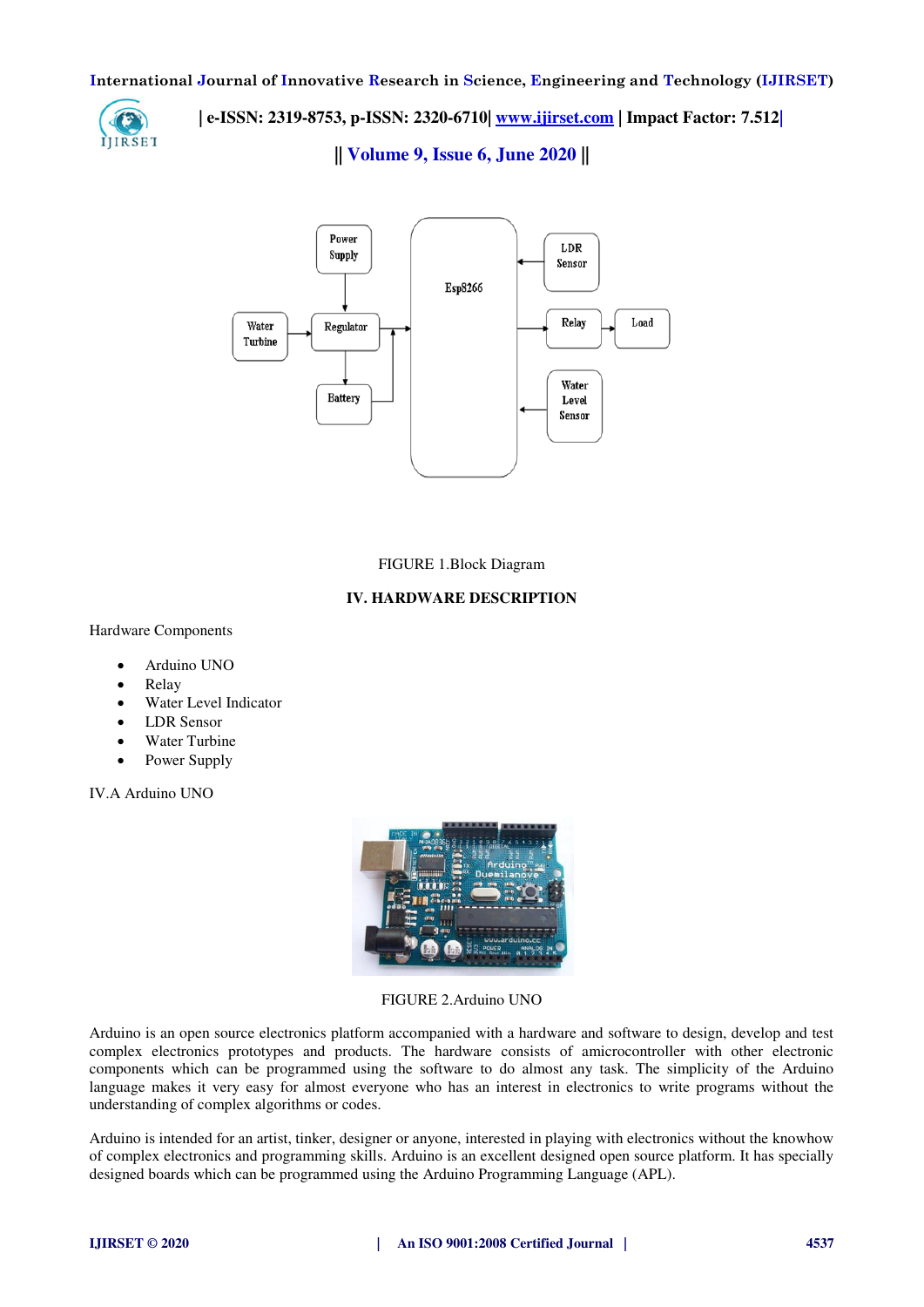

 **| e-ISSN: 2319-8753, p-ISSN: 2320-6710| [www.ijirset.com](http://www.ijirset.com/) | Impact Factor: 7.512|**

# **|| Volume 9, Issue 6, June 2020 ||**

The presence of Arduino is not only spreading between hobbyists, but it has also expanded its roots in industries and used by experts for making prototypes of commercial products. Arduino takes off the efforts required in complex coding and designing hardware.

The open source nature doesn't require any licenses to develop, use, redistribute or even sell the product. But the Arduino name is trade mark protected (Arduino™) i.e., you are free to sell the Arduino board under any other name however in order to sell it under the name "Arduino" you need to take permission from the founders and follow their quality terms.

The Software files which includes all the source code library are also open sourced. A user can modify them to make the project more versatile and improve its capabilities. This provides a strong online community support.

## IV.B Relay

It can control high voltage electronic devices using relays. A Relay is actually a switch which is electrically operated by an electromagnet. The electromagnet is activated with a low voltage, for example 5 volts from a microcontroller and it pulls a contact to make or break a high voltage circuit.



FIGURE 3. Relay

We have those 2 sets of pins on the other side of the board. The first one has four pins, a ground and a VCC pin to control the module, and two In1 and In2 pins for input. The second set of pins has 3 pins between the JDVcc and the Vcc board, with a jumper.In such a configuration the relay's electromagnet is operated directly from the Arduino board, and if anything goes wrong with the relay the microcontroller may get hurt.

#### IV.C Water Level Indicator

Water sensor description: Water is first stored in an underground tank (UGT) in most buildings, and pumped from there to the overhead tank (OHT) on the roof. When their taps go dry, people usually switch on the pump and shut off the pump when the overhead tank begins to overflow.This results in the unnecessary wastage and sometimes nonavailability of water in the case of emergency. Check out the Water level sensor circuit. The simple water level indicator circuit presented here makes this system automatic, i.e. it switches on the pump when the water level in the overhead tank goes low and switches it off as soon as the water level reaches a pre-determined level.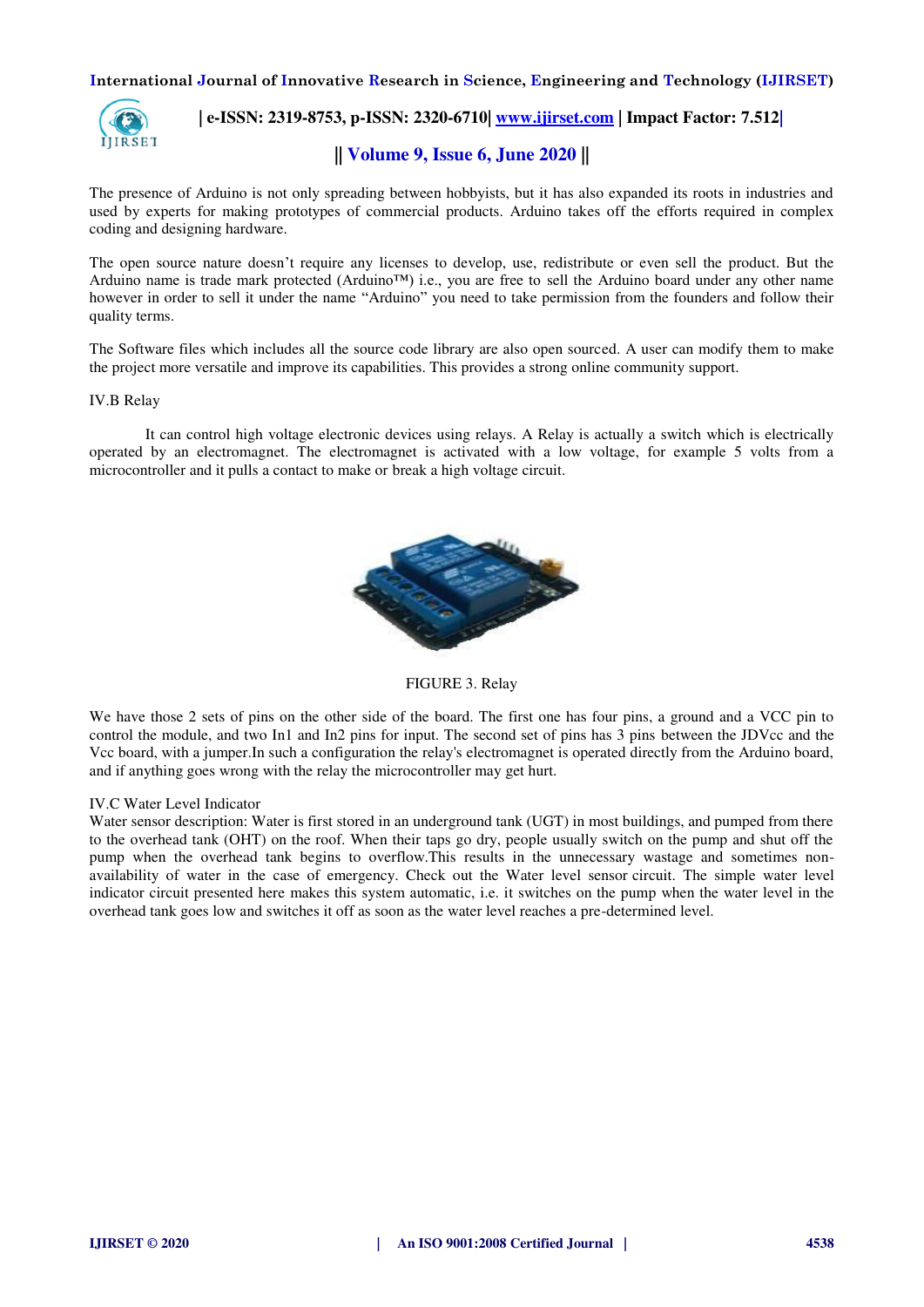

 **| e-ISSN: 2319-8753, p-ISSN: 2320-6710| [www.ijirset.com](http://www.ijirset.com/) | Impact Factor: 7.512|**

## **|| Volume 9, Issue 6, June 2020 ||**



FIGURE 4.Water level indicator

## IV.D LDR Sensor

A Light Dependent Resistor (also known as a picture or LDR resistor) is a device whose resistivity is a component of the electromagnetic radiation incident. Therefore, they are tools prone to light. They are often referred to as photoconductors, photoconductive cells or photocells.

These are made of high-resistance semi-conductor materials. There are several different symbols used to denote a picture resistor or LDR, the figure below shows one of the most widely used symbols. The arrow indicates light falling into it.



## FIGURE 5.Pin Diagram

#### IV.EWater Turbine

Water wheels have been used for industrial control for hundreds of years. Their key shortcoming is scale, restricting the rate of flow and the head that can be harnessed. This took about a hundred years for the migration from water wheels to modern turbines. Progress took place during the Industrial Revolution, using the ideas and methods of science.They also made good use of the then emerging new materials and production methods.

The word [turbine w](https://en.wikipedia.org/wiki/Turbine)as introduced by the French engineer [Claude Burdin](https://en.wikipedia.org/wiki/Claude_Burdin) in the early 19th century and is derived from the Greek word "τύρβη" for "whirling" or a "vortex". The principal difference between early water turbines and water wheels is a water swirl part that transfers energy to a spinning rotor. The additional motion aspect allowed the turbine to be smaller than an equal-power water wheel. When spinning faster, they could handle more water, and mount even larger heads.

## IV.FPOWER SUPPLY

Power supply is a reference to an electric power source. A device or system that supplies an output charge or group of loads with electrical or other forms of energy is called a power supply unit or PSU. The term is most widely used for the supply of electrical energy, less often for mechanical equipment and seldom for others.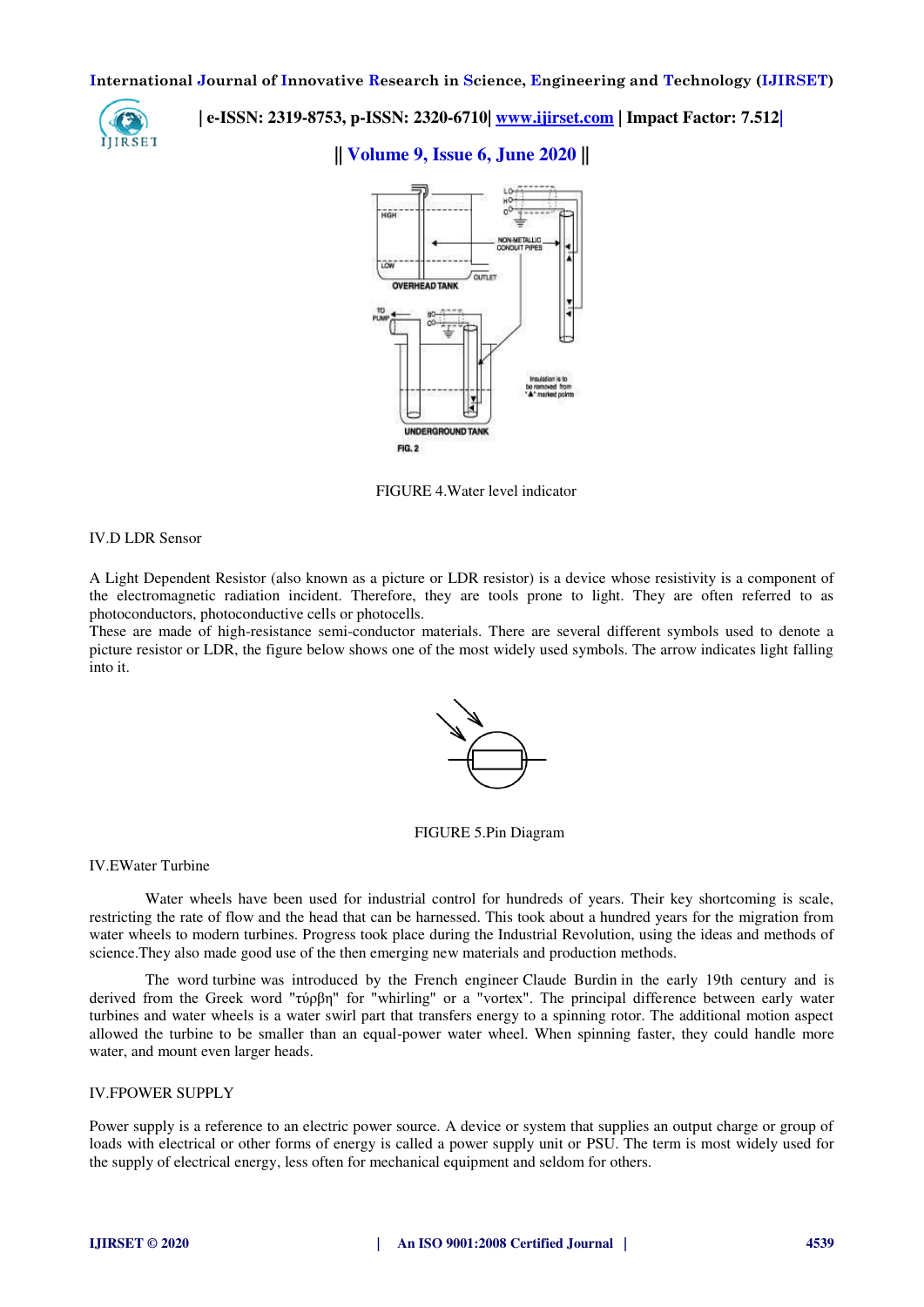

 **| e-ISSN: 2319-8753, p-ISSN: 2320-6710| [www.ijirset.com](http://www.ijirset.com/) | Impact Factor: 7.512|**

# **|| Volume 9, Issue 6, June 2020 ||**

Electronic power supplies can be widely divided into linear and switching power supplies. Linear supply is a relatively simple design that becomes increasingly voluminous and heavy for high-current devices; poor efficiency can result in voltage control in a linear supply.A switched-mode supply of the same rating as a linear supply will be smaller, is usually more efficient, but will be more complex.

IV. GLinear Power supply:

A linear power supply operated by AC typically uses a transformer to turn the voltage from the wall outlet (mains) into another, generally a lower voltage. When used to generate DC, a rectifier is used. The pulsating current from the rectifier is smoothed with a condenser. There will remain some slight, periodic deviations from smooth direct current, known as ripple.These pulsations occur at a frequency related to the AC power frequency (for example, a multiple of 50 or 60 Hz).

The voltage produced by an unregulated power supply can differ depending on the load and the variations in the voltage of the AC supply. A linear regulator will be used for Sensitive Electronics applications to control and adjust the voltage. This regulator would also substantially reduce the ripple and noise in direct current from the output.Also, linear regulators provide current limiting, shielding the power supply and the circuit connected from over-current. Adjustable linear power supplies are popular laboratory and service shop test equipment which allows a wide range of output voltages to be set.A bench power supply used by circuit designers for example can be adjustable up to 30 volts and up to 5 amperes output. For example, for applications needing a pulsed output, some can be powered by an external signal.



FIGURE 6.Linear Power Supply

## IV.H Transformer

With no power loss, transformers convert AC electricity from one voltage to another. Transformers only operate with AC, and this is one of the reasons that power from the mains is AC.Step-up transformers raise voltage, and step-down transformers lower voltage. Most power supplies use a step-down transformer to lower to a safer low voltage the extremely high mains voltage (230V in UK).The input coil is called main, and secondary is the output coil.

IV.I Rectifier:

There are several ways that diodes can be connected to make a rectifier for converting AC to DC. The bridge rectifier is the most important one and it produces DC varying in full wave. If a centre-tap transformer is used, a full-wave rectifier may also be made from only two diodes, although this approach is seldom used now that diodes are cheaper.It is possible to use a single diode as a rectifier, but it only uses the positive(+) parts of the AC wave to generate halfwave DC.